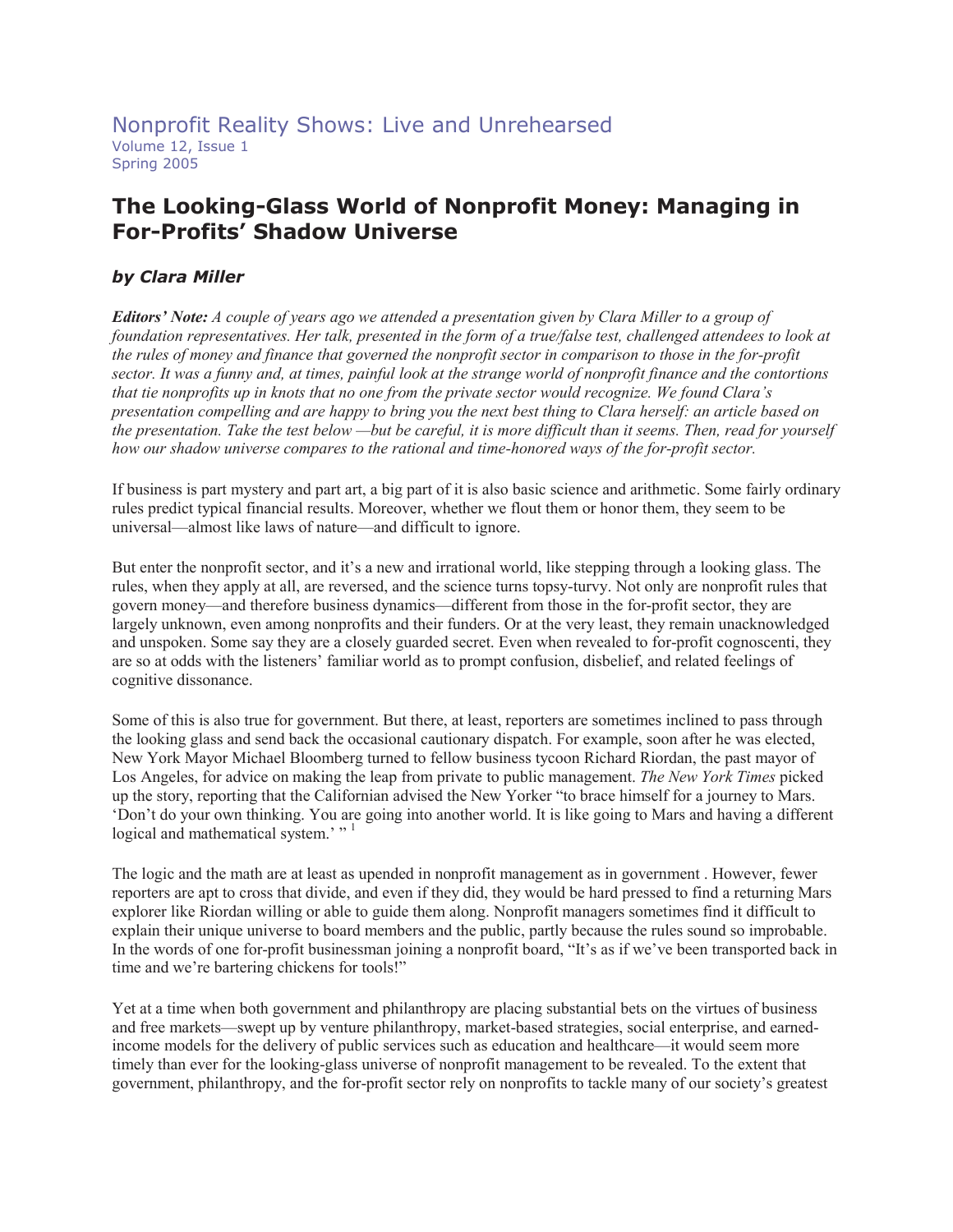challenges, and are investing public and private funds to that end, a short tour across the Martian surface and into this "shadow economy" might prove helpful.

The following true/false quiz is based on seven core assumptions—rules, really—that are pretty dependable in the for-profit sector. In each case, the nonprofit answer is supplied, and the pattern that develops reveals a business and management environment that would give the best, most heroic for-profit managers challenges tantamount to the Seven Labors of Hercules.

#### **Test Yourself First**

*In Nonprofits…* 

| THE CONSUMER BUYS THE PRODUCT                                                                              | <b>TRUE FALSE</b> |
|------------------------------------------------------------------------------------------------------------|-------------------|
| PRICE COVERS COST AND EVENTUALLY PRODUCES PROFITS, OR ELSE THE<br><b>BUSINESS FOLDS.</b>                   | <b>TRUE FALSE</b> |
| <b>CASH IS LIQUID</b>                                                                                      | <b>TRUE FALSE</b> |
| PRICE IS DETERMINED BY PRODUCERS' SUPPLY AND CONSUMERS' ABILITY<br>AND WILLINGNESS TO PAY                  | <b>TRUE FALSE</b> |
| ANY PROFITS WILL DROP TO THE BOTTOM LINE AND ARE THEN AVAILABLE<br>FOR ENLARGING OR IMPROVING THE BUSINESS | <b>TRUE FALSE</b> |
| INVESTMENT IN INFRASTRUCTURE DURING GROWTH IS NECESSARY FOR<br>EFFICIENCY AND PROFITABILITY                | <b>TRUE FALSE</b> |
| OVERHEAD IS A REGULAR COST OF DOING BUSINESS, AND VARIES WITH<br>BUSINESS TYPE AND STAGE OF DEVELOPMENT    | <b>TRUE FALSE</b> |

**Rule #1: The consumer buys the product. True or false?** In much of the nonprofit sector, the answer is usually "*false*." One of the primary jobs of many nonprofits is to provide vital services to people who can't pay for them, or at least can't pay the full freight. Especially in health and social services, a third party usually pays for the product on behalf of the consumer. Therefore, the lion's share of nonprofit social service, healthcare, job training, housing, and similar businesses provide services to one consumer but are paid by another—or, frequently, by a dizzying array of others, including several levels and programs of government, various private philanthropies, and individual givers. Each has varying ideas of what kinds of products, in the form of job training or social services, are needed. Each also has limitations on what kind of product it is willing to buy for the person who can't pay.

What is a rough for-profit equivalent? Let's imagine a hotel (on Mayor Riordan's Mars, perhaps) where the guests arrive needing a room for the night, but most lack the money to pay for it. Before you check them in (you're the desk clerk as well as the owner; it's a low-overhead hotel) you need to make sure there's someone else who is willing to pay for their rooms. For someone in the hospitality business, this is a challenge. Luckily, a variety of people and organizations are willing to pay for these guests. However, each has a different idea about what the guests really want, how much the room should cost, even whether some guests should be able to stay or not. You get on the phone for several hours, making deals and ensuring that there's someone to pay for the guest's room, that all the guests will be served, and, to the guests themselves, that the rooms will be OK.

Sound exhausting? That's one aspect of the job of managing a nonprofit organization that provides services to one group of constituents but receives funding from a range of other sources, including government, individuals, and private philanthropy. The sellers of the hotel's services (in this case, you) are much like a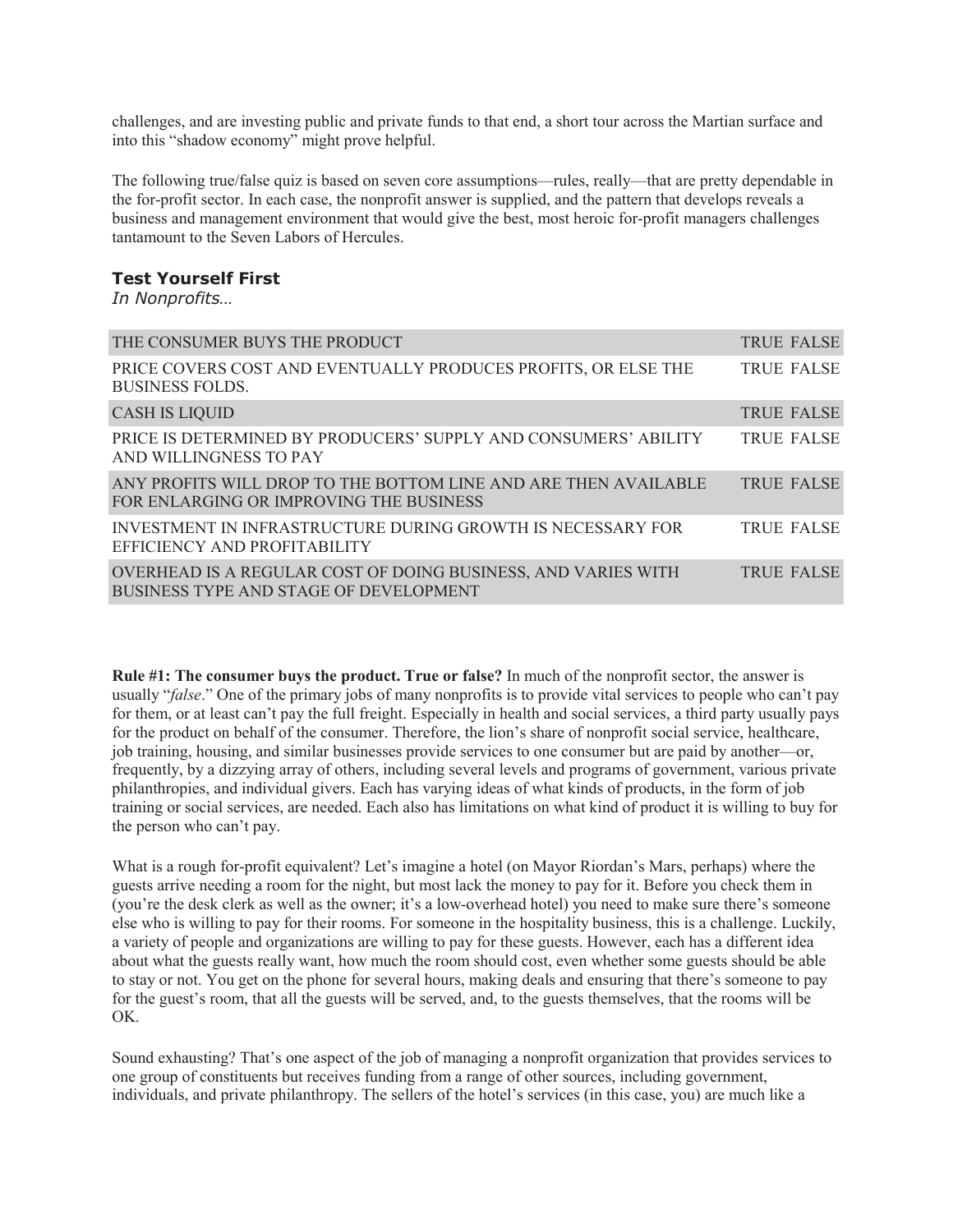typical nonprofit director; the third parties who pay for the rooms (donors) are analogous to government and philanthropy; the rooms are the services that nonprofits are paid to render (social, educational, medical, cultural); and the ultimate consumers are the people your nonprofit serves (homeless adults, school children, young adults, the unemployed).

Many nonprofit organizations provide services to people who can't pay for them and therefore must "sell" their wares both to the users and to the people who do pay. The players in these two markets have diverse and sometimes contradictory goals, and nonprofit manager s spend time and attention marketing to them all. This adds complexity and high transaction costs to the business—and a constant tension over mission.

**Rule #2: Price covers cost and eventually produces profits, or else the business folds. True or false?** This is *false*, and it is really very difficult to manage around. It is particularly awkward when growth or change occurs, and is one of the harshest business realities of the sector. In the nonprofit world, you *do* lose a buck on virtually every widget (or guest at the nonprofit hotel) and no, you don't make it up in volume in the nonprofit sector, either. The difference is, you keep doing it! In the for-profit universe, a manager operating an unprofitable business will eventually fold, but most nonprofits' missions dictate that they accept a "market defect" of some kind—lack of profit being the most common—as a standard operating condition. Why don't they exit an unprofitable business? Because their nonprofit *missions* dictate that they stay in it, providing shelter, medical care, disaster relief, and similar services to people with no means to pay and no other options.

There are other contributing factors to lack of profitability. First, most of the work is skilled and laborintensive (human services, education, surgery, nursing care, theater). In institutional settings in particular, fixed costs of operation outside of labor are also high. As former Princeton President William G. Bowen and colleagues so masterfully demonstrated in their classic, *The Charitable Nonprofits*,<sup>2</sup> economies of scale are elusive for a variety of reasons, including, most important, qualitative ones (i.e., if we increase class sizes to 100, all kindergartens will be profitable; and if we simply use volunteers to do brain surgery and provide nursing care, all hospitals will be, too).

Second, prices to constituents are inelastic, whether they pay or third party payers do. It's difficult if not impossible to raise prices for elderly, low-income, or uninsured patients, for example. Therefore, absent the option of full cost pricing to the many market constituents, growth inevitably deepens red ink for the preponderance of nonprofits. And if the payer won't offer full cost pricing of services, it can be sure that a bullying posture to negotiate lower prices will work. There's a reason nonprofits operate most of these services: staying in this unprofitable market—peopled by abused children, frail elderly people, terminally ill, and similarly needy citizens—is a moral imperative for the nonprofit manager and employees. They won't walk away from the highly unprofitable business, even when it's to the eventual detriment of their programs.

This creates a double whammy for management: lack of profit-generated working capital to fund growth (as noted previously), and a continuing need for larger subsidies as growth proceeds. To make up for a lack of profit in the core business, nonprofits, almost by definition, run two businesses—the core, mission-oriented business, and a second "subsidy" business or businesses.

The former is easily recognizable in the mainstream economy because it's quite similar to a for-profit enterprise. The nonprofit is paid for its "core business": delivering services such as drug treatment, home care, education, or innovative cultural programming. Many of these services receive market derived revenue—via government contracts, ticket sales, tuition, and similar "fees for service," even when they are paid indirectly (by third party payers). Almost always, however, the cost of these services is greater than the price the government, or foundations, or ticket buyers, or parents paying tuition are able or willing to pay. Even Phillips Academy charges a mere \$28,000 in tuition for an education that it notes costs it \$50,000 to supply (see, www.andover.edu/alumni/strategicplan/strategicplan.htm).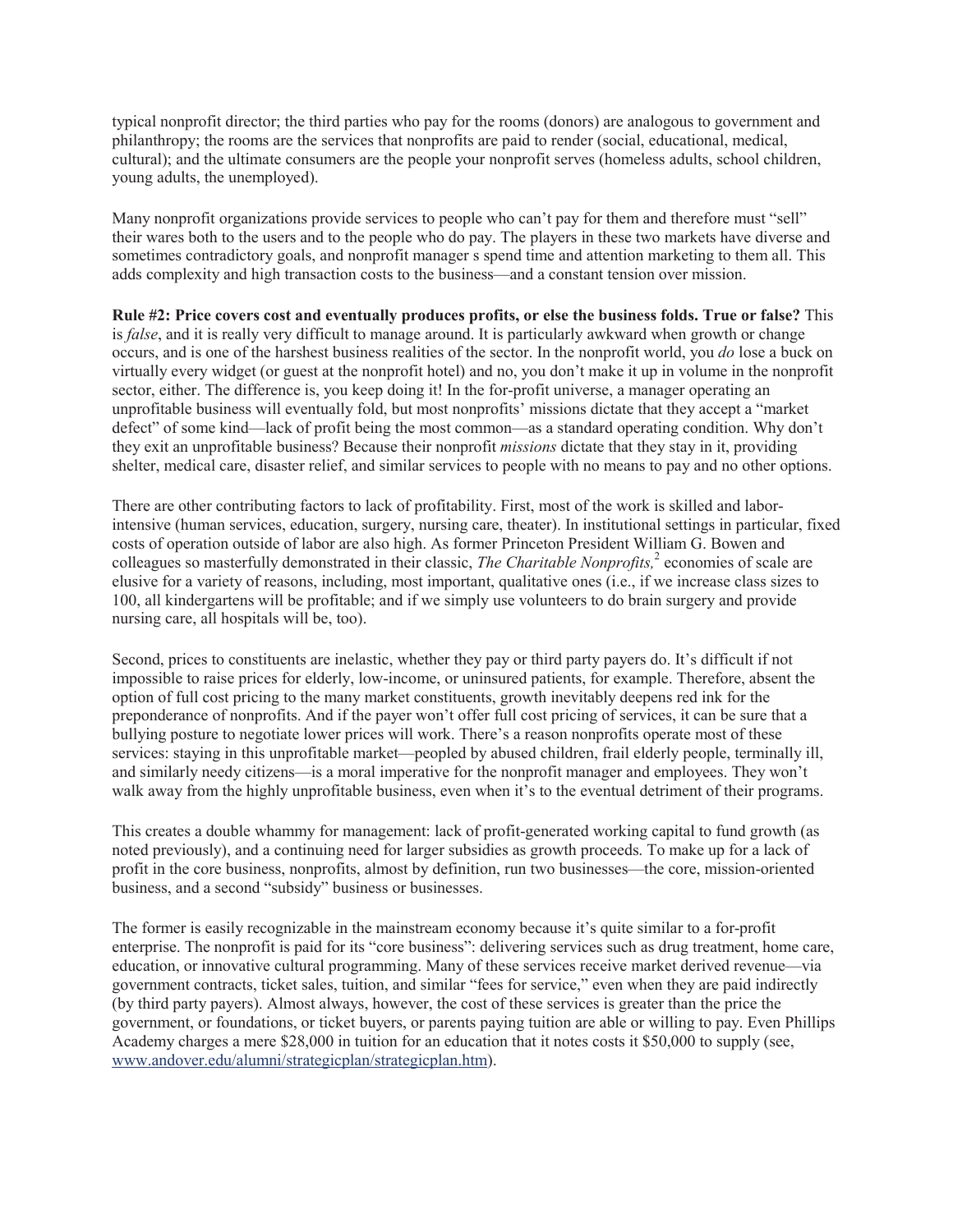This requires that most nonprofits operate what is, in essence, a "subsidy business," to make up the difference between the price it can get for mission related services and what the services really cost to deliver. Subsidy businesses include fundraising, dinner dances, special events, bingo, the capital campaign, for-profit related and unrelated businesses (bookstores, gift shops, parking lots), donated services, wine and cheese parties, endowment management, and any number of creative fundraising ideas long a staple of the sector. The subsidy business needs staffing and investment all its own and is subject to its own laws of growth. Nonprofit Finance Fund's experience has shown that the cost per dollar raised via the subsidy business varies a great deal, but that scale is key: a dollar raised from individuals at a small social service agency, for example, might cost 50 cents (or even \$1.53!). A major institution with highly efficient subsidy businesses (major universities or hospitals, for example) may spend only a fraction of a cent. However, the efficiency of use of that subsidy dollar is subject to another set of rules, making the monitoring of "fundraising expense" as an indicator of anything useful for most nonprofits subject to question. More important, how much does it then cost to deliver high quality services?

**Rule #3: Cash is liquid. True or false?** For the lion's share of many nonprofits' revenue, the answer is *false*. When is cash not liquid? When it's restricted cash! As a good manager in the nonprofit economy, you bring in revenue from direct customers, donors, foundations—a large group of interested "buyers." These buyers often restrict their purchases and gifts to specific purposes—teacher's salaries, for example, or books. It's understandable: this gives your donors a direct, defined connection between their funds and the program. Nevertheless, by nonprofit accounting rules, the restricted cash must then sit in the bank until you go out and buy the item or perform the service its purchaser or donor prescribes. Let's say your donor restricts the cash donation to replacement mattresses for your homeless shelter. If there's a plumbing crisis, or you decide to add maintenance staff, you can't touch that cash. Even if you have cash in the bank, you're going to need another source of payment, fast. This creates the impression among some that a nonprofit is solvent—flush, even when it's actually in a cash crisis.

And when you expand services, it can be just as dicey. With grants for growth, it's common for generous donors to give a large gift for a relatively narrow purpose—to expand the number of people served, for example—and to restrict the use of the funds to a just a few purposes related to that growth. What is less evident to the donor is that an unintended effect of paying only for new beds (for example) is that even *more money* will be needed for the things the restrictions don't cover—the other furnishings in the rooms, the heat, blankets, case workers, and similar parts of the operation that you will need to add if you accept the money for new beds. In other words, it actually costs you money—sometimes lots of it—when a donor shows up with a check that has restrictions on its use.

Most of us are prone to feelings of cognitive dissonance here. Does this mean that when an organization gets a huge government contract or a large foundation grant, even when it has received the cash and it's in the bank account, that it's possible to have no operating cash? How can a nonprofit have cash but not be able to spend it? It's common, and generally it's because the cash is restricted with respect to purpose and timing. Sometimes another donor has already given funds with the same restrictions. This often means that the manager needs to raise money to pay for costs the other funds don't cover in order to be able to fulfill the contract or grant terms. When government funds go unspent, and the announcement is made that there was (for example) "all this day care money, and nobody needed it…" it's often because, ironically, many nonprofit agencies *can't afford to* take the money, given the restrictions and the lack of funds to pay for all the necessities those restrictions rule out.

**Rule #4: Price is determined by producers' supply and consumers' ability and willingness to pay. True or false?** The triangular aspect of the nonprofit customer relationship makes this answer *false* as well. The elementary supply-and-demand relationship is usually plotted on a two-dimensional graph. But the nonprofit relationship is not two-dimensional. It's more than a battle for market share from consumers making relatively simple buy/no buy decisions about a commodity available from competing suppliers. It's a complex market in which the battle is for *both* subsidy *and* fees, depending on product and market. Moreover, those providing one or the other have different, often conflicting, goals and values. This is most evident in the negotiation around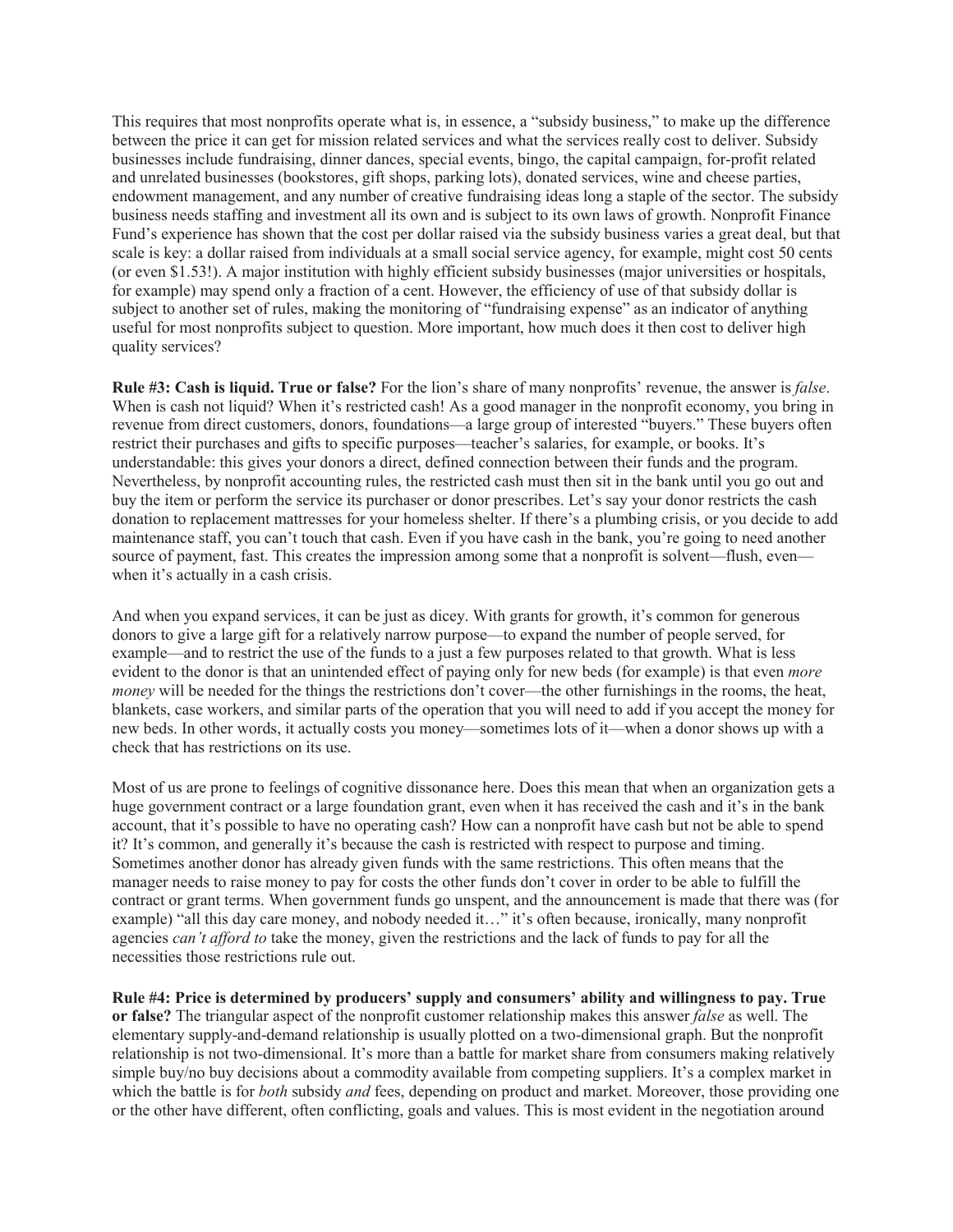quality and price, where one set of customers is most concerned with quality (I want my child to have a firstclass, public education), and the other with price (I want the greatest number of children to be served for our tax dollar).

One variation on Rule #3 above is the case of the payer (government, for example) who can't or won't cover the entire cost of the services. This creates a situation where the nonprofit provider is left with the difficult task of finding additional subsidy, turning proffered money away, or providing undercapitalized services to clients, with eventual decline in quality.

**Rule #5: Any profits will drop to the bottom line and are then available for enlarging or improving the business. True or false?** *False:* To most for-profit business people, Rule #5 might seem like the last straw. Even in the unlikely event that a nonprofit finds a way to become more profitable, save money, or build up cash for the next year's cash needs or multi-year investment, it is frequently unavailable for your use. Thus, the primary source of working capital is systematically eliminated from most nonprofits' managerial toolboxes, with predictable consequences.

Here's what it's like. As the executive director of a nonprofit residential social service business, you ordinarily receive a fixed amount to deliver services to, let's say, children in foster care. One year, you decide to weatherize your building, make the boiler more energy efficient, and upgrade electrical appliance efficiency. Even though the government foster care agency won't pay for capital improvements, you and your board decide to go ahead anyway—the project will lower costs and make the children more comfortable. It turns out that the energy efficiency makes a big difference, and you end the year with a surplus in your foster care program. Because of reductions in energy use and operating costs, you don't use the line item for "energy" completely. Can you use it for other approved purposes in the agency—maybe for training or to fund some of the capital improvements, or for extra tutoring? In this case, absolutely not! Under your standard contract, even line item savings within a budget cannot be shifted to another purpose within the budget, and profits (surplus or revenue over expenses) must be refunded, usually by lowering cost reimbursement levels for the next year (or contracting period). At the other end of the spectrum, if you exceed your budget, you must absorb the excess of cost over payment from the contracting agency. And to top it all, the capital expenditures are nonreimbursable. Even though not every case or contract is as draconian as this one, the mentality pervades the sector: surpluses are bad! They signify that you don't really need the money, and that we're giving you too much.

**Rule #6: Investment in infrastructure during growth is necessary for efficiency and profitability. True or false?** It stands to reason that this rule is *false*, just because the other rules are! And while this rule is *true* in both the for-profit and nonprofit sectors, the nonprofit rules of business largely prohibit investment needed to increase efficiency as growth occurs. Third parties paying for a service prohibit or put limits on spending for anything but "direct program," not realizing that there are costs of growth in this highly regulated business. Some donors imagine that by limiting the use of their funds to certain direct services only—teachers' salaries, blood to be transfused, youth workers, food for the soup kitchen, new productions—all other costs (which take on the appearance of wasteful luxuries anyway) will disappear. Moreover, many donors (including those with economics degrees or MBAs) don't recognize the concept of marginal cost in nonprofit work. They forget, or in some cases deny outright, that growth carries costs of its own separate from direct cost increases (although given the other irrational aspects of the nonprofit economy, who can blame them?). Training of staff for a new facility; people with more sophisticated management skills for key management functions; marketing to a larger audience; managing a larger, more complex organization; additional supervision to help teachers and administrators get used to a larger group of classes; improvement of computer or phone capacity, and the attendant training needs—all these things improve efficiency but are neither regular overhead nor direct costs of program or program expansion.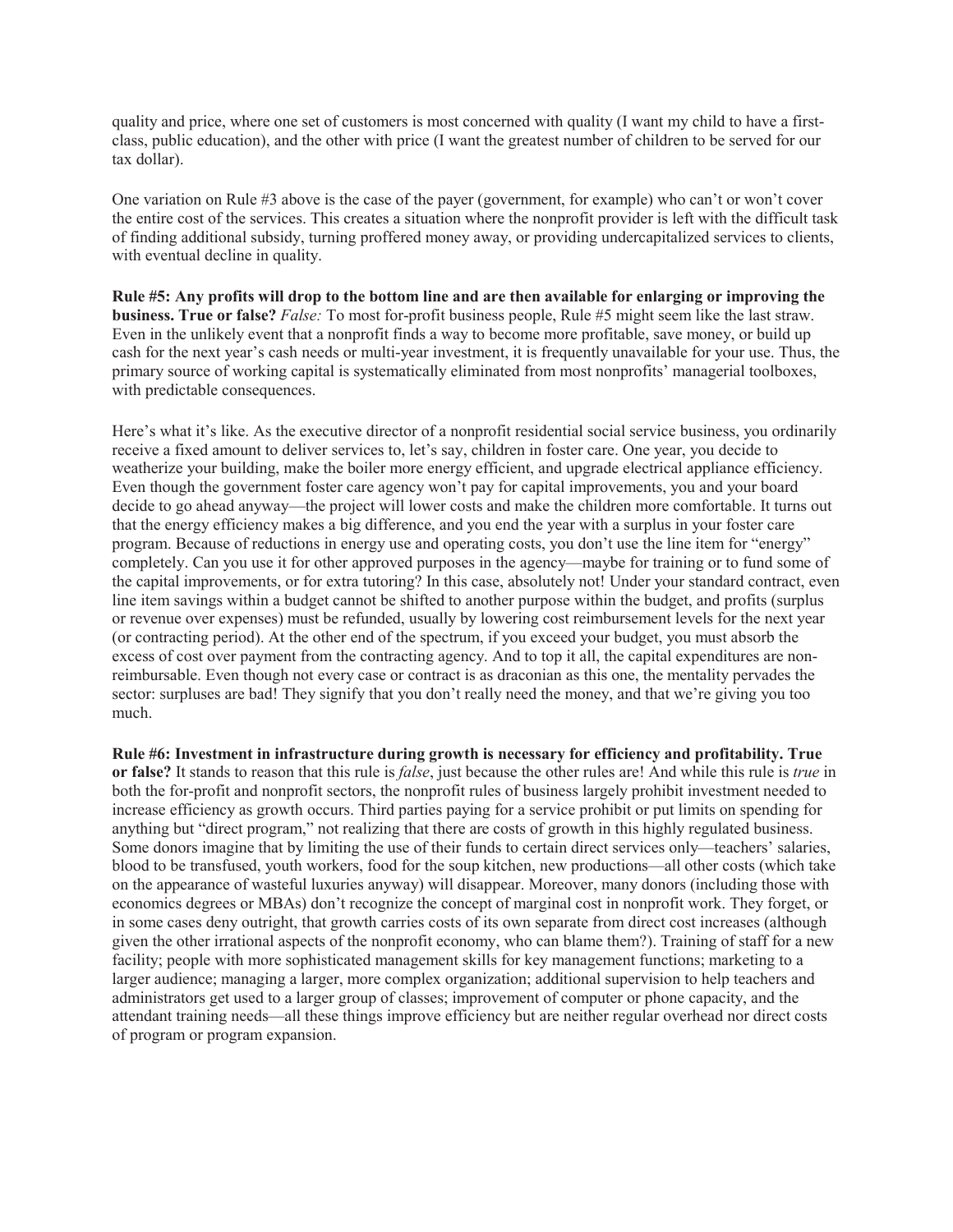Thus, funds to defray costs that all of us—nonprofit or for-profit—consider a regular, sensible cost of business and a desirable investment in greater efficiency are frequently unavailable, ill-timed, and considered a cost "above and beyond" the real cost of providing services.

Again, the desperation of the people being served, and the dedication of those who serve them, make nonprofit managers only too eager to take this untenable deal. Givers, almost invariably well-meaning, generous individuals or foundations, often imagine that this practice improves the likelihood that more money will be spent on services, and increases the number served. Actually, this practice only accomplishes two things: it increases the likelihood that the dedicated manager will lie to protect the people served, or it encourages the manager to seriously underinvest in support and systems, thereby undermining the entire operation, and eventually the quality of services. The irony is that these money rules end up undermining program quality most consistently among the best and the brightest: the innovative community-based programs with important successes, which are going to scale.

**Rule #7: Overhead is a regular cost of doing business, and varies with business type and stage of development. True or false?** It's unanimous! They all are *false*! The nonprofit manager operates in another business universe from the earth of Riordan and Bloomberg: no profits; no path to folding the unprofitable business or weed out the walking wounded; restricted revenue; and to top it off, a general allergy to the dread "overhead." For some reason, overhead is seen as a distraction—an indication that an organization is not putting enough of its attention and resources into program. But wait a minute, say the for-profit managers. Purchasers tell you how to use your revenue? And it can only go to certain kinds of expenses and not others? And on top of this, the amount that can go to overhead is pretty much set at around 10 to 15 percent, unless you have the brand and clout of a major institution (or defense contractor!), no matter whether you run a school, a fundraising organization, a growing research and advocacy group, or a 300- year old major university? Now you're getting the idea. Because resources (capital) are scarce, the nonprofit capital market, such as it is, assigns to this capital a manufactured high cost of funds via conflicting rules, high transaction costs, and similar complexities.

It's a little like this. You're now back in the for-profit universe (having landed from Mars) and you're the owner of a restaurant. Your paying guest comes to pay the bill, offers a credit card, and prepares to sign the charge slip. But before signing, the guest says, "I'm going to restrict my payment to the chef's salary. He's great, and I just want to make sure I'm paying for the one thing that makes the real difference here. I don't want any of this payment to go for light, or heat, or your accounting department, or other overhead. They're just not that important. The chef is where you should be spending your money!"

The irony for the field as a whole is that a technique meant to control costs actually undermines efficiency *and*  program quality. The inability of nonprofits to invest in more efficient management systems, higher skilled managers, training, and program development over time means that as promising programs grow, they are going to be hollowed out, resulting in burned out staff, under-maintained buildings, out of date services, and many other symptoms of inadequately funded "overhead." A colleague who heads the nonprofit side of a hybrid nonprofit/for profit computer consulting firm explained, "The difference between me and my for-profit counterpart is that he instinctively overstaffs operations for growth, and I instinctively understaff in the same management situation."

Why are these "facts of nonprofit business life" important, or even relevant? For one thing, in light of these rules, it's fairly easy to see why executive leadership in the nonprofit sector is difficult to find and retain (and keep from burning out); why nonprofit self-sufficiency is in reality an ephemeral state in the tradition of Brigadoon and Camelot; why sustainability is so difficult for managers to attain without reaching substantial scale over many years; why keeping the promise of social enterprise is a complex problem for managers from Edison Schools to the PTA; and why economies of scale are so difficult for the sector to attain while maintaining program quality. All the good will, brain power, capacity-building, finger-waggling, standardsetting evaluation and impact measures will eventually be undermined by the way we *finance* these enterprises.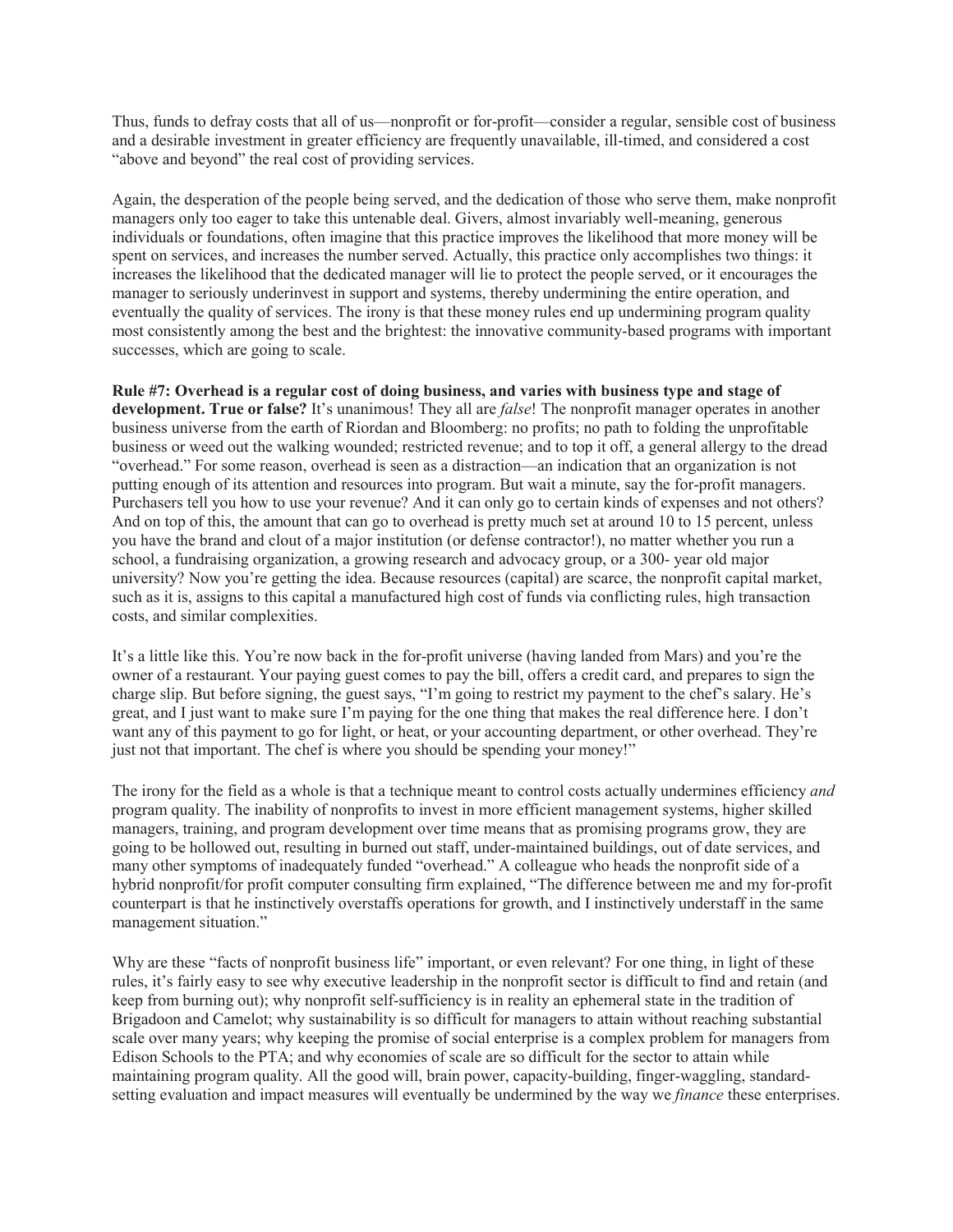The financial system we have put in place and support is the worst enemy, not only of the improvements everyone is trying to make, but of the socially critical programs and services this system is meant to sustain. All efforts to improve the sector will be merely palliative without essential, systemic reform of the way the rules of finance work.

To complicate things, in the nonprofit sector the big spender is most often the government and the real guest is a homeless person who desperately needs a bed, or a child in need of an after school program so she won't be home alone. Turning them away goes against the grain for all of us, but most viscerally, for the social worker or teacher who is called to take care of them.

Society pays dearly for having to do business on Mars. Here are some thoughts on how the system can be improved, and how some well-meaning improvements will simply backfire:

Nonprofits need to make profits, just like their for-profit counterparts, or their enterprises falter. This alone would improve things. Behind nonprofits' difficulty pricing their services to cover their costs is a wider struggle for resources. In government contracting, for example, for profits now price to cost plus profit, and generally enjoy better business terms. The for-profit and nonprofit government contracting rules should align with respect to pricing, profit margins, growth capital, overhead, and other well-known and accepted aspects of business operations.

The focus on overhead or fundraising cost rules of thumb for nonprofits is generally misplaced. It doesn't get at the productivity of the organization with respect to mission, and ignores the nuances of a variety of business types and stages of development. Delta Airlines has a different cost structure from e-Bay's; and the Boys & Girls Clubs' is different from Compumentor's. Let's be intelligent about their financial needs.

More and more diverse scrutiny from government and other funders will create more transaction costs in an industry already carrying an overly high level. This will burden large and small alike, making small, innovative, and efficient organizations experience an infusion of cost just as growth is proceeding, and increasing the length of the already long climb to scale. Funders can go a long way toward lowering transaction costs for themselves and their grantees via small modifications to the way they do business, and by taking on the formidable task of tracking program and mission productivity—rather than questionable financial indicators—field-wide.

Funders of all types and at all levels—individuals and government alike—need to be aware of the toll the financing system takes on "human capital." Our capital "supply side" is fragmented and expensive to access, which is burdensome and discouraging for far too many valuable people—from young, innovative teachers to heads of established social service agencies.

For all donors, unrestricted grants are the most positive financially and should be the rule and not the exception. This is because anything else, generally speaking, creates cost for the recipient. There may be exceptions, and giving unrestricted funding does not mean that funders cannot or should not be actively involved in communicating with the recipient about plans for the funds, budget, and program strategy. However, anything but unrestricted grants generally creates cost within the grantee's operation.

With self-discipline and a little creativity, we can improve the business environment for our sector, creating a more intelligent, nuanced system of finance for "social enterprises," and nonprofit services. This will work better than the current approach, which substitutes well-meaning but counterproductive rules of thumb for sensible, informed financial practices. And it will allow us to power sustainability, management improvement, and innovation in the sector by leveraging appropriately some effective and time-tested rules of business.

#### **Endnotes:**